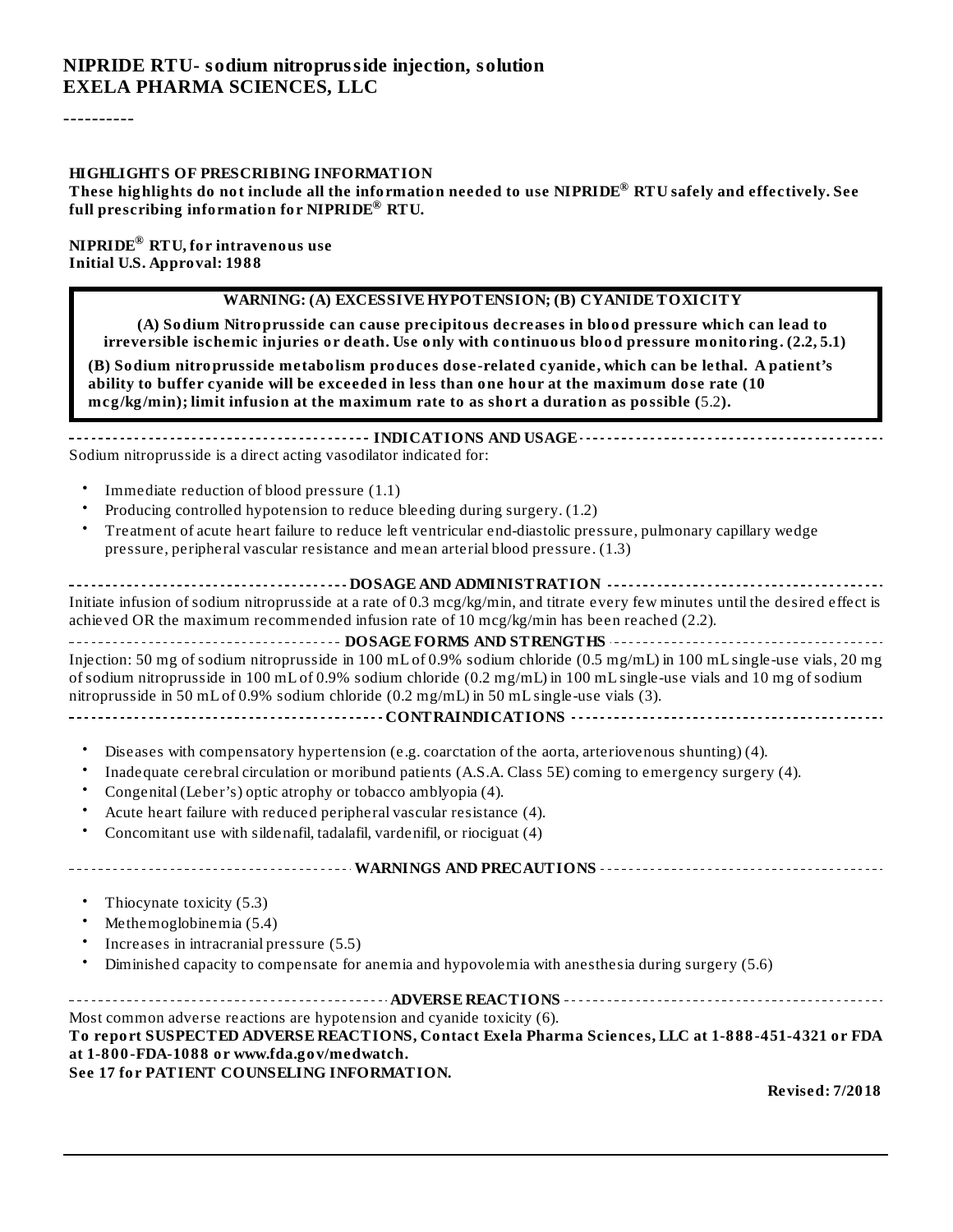#### **FULL PRESCRIBING INFORMATION: CONTENTS\* WARNING: (A) EXCESSIVE HYPOTENSION; (B) CYANIDE TOXICITY 1 INDICATIONS AND USAGE**

- 1.1 Immediate Reduction of Blood Pressure
- 1.2 Induction and Maintenance of Controlled Hypotension
- 1.3 Treatment of Acute Heart Failure

## **2 DOSAGE AND ADMINISTRATION**

- 2.1 Inspection
- 2.2 Dosing
- 2.3 Administration

#### **3 DOSAGE FORMS AND STRENGTHS**

#### **4 CONTRAINDICATIONS**

#### **5 WARNINGS AND PRECAUTIONS**

- 5.1 Excessive Hypotension
- 5.2 Cyanide Toxicity
- 5.3 Thiocyanate Toxicity
- 5.4 Methemoglobinemia
- 5.5 Increased Intracranial Pressure
- 5.6 Anemia and Hypovolemia with Anesthesia

#### **6 ADVERSE REACTIONS**

#### **8 USE IN SPECIFIC POPULATIONS**

- 8.1 Pregnancy
- 8.2 Lactation
- 8.4 Pediatric Use

#### **10 OVERDOSAGE**

#### **11 DESCRIPTION**

#### **12 CLINICAL PHARMACOLOGY**

- 12.1 Mechanism of Action
- 12.2 Pharmacodynamics
- 12.3 Pharmacokinetics

#### **13 NONCLINICAL TOXICOLOGY**

13.1 Carcinogenesis, Mutagenesis, Impairment of Fertility

13.2 Animal Toxicology and/or Pharmacology

#### **14 CLINICAL STUDIES**

#### **16 HOW SUPPLIED/STORAGE AND HANDLING**

#### **17 PATIENT COUNSELING INFORMATION**

\* Sections or subsections omitted from the full prescribing information are not listed.

#### **FULL PRESCRIBING INFORMATION**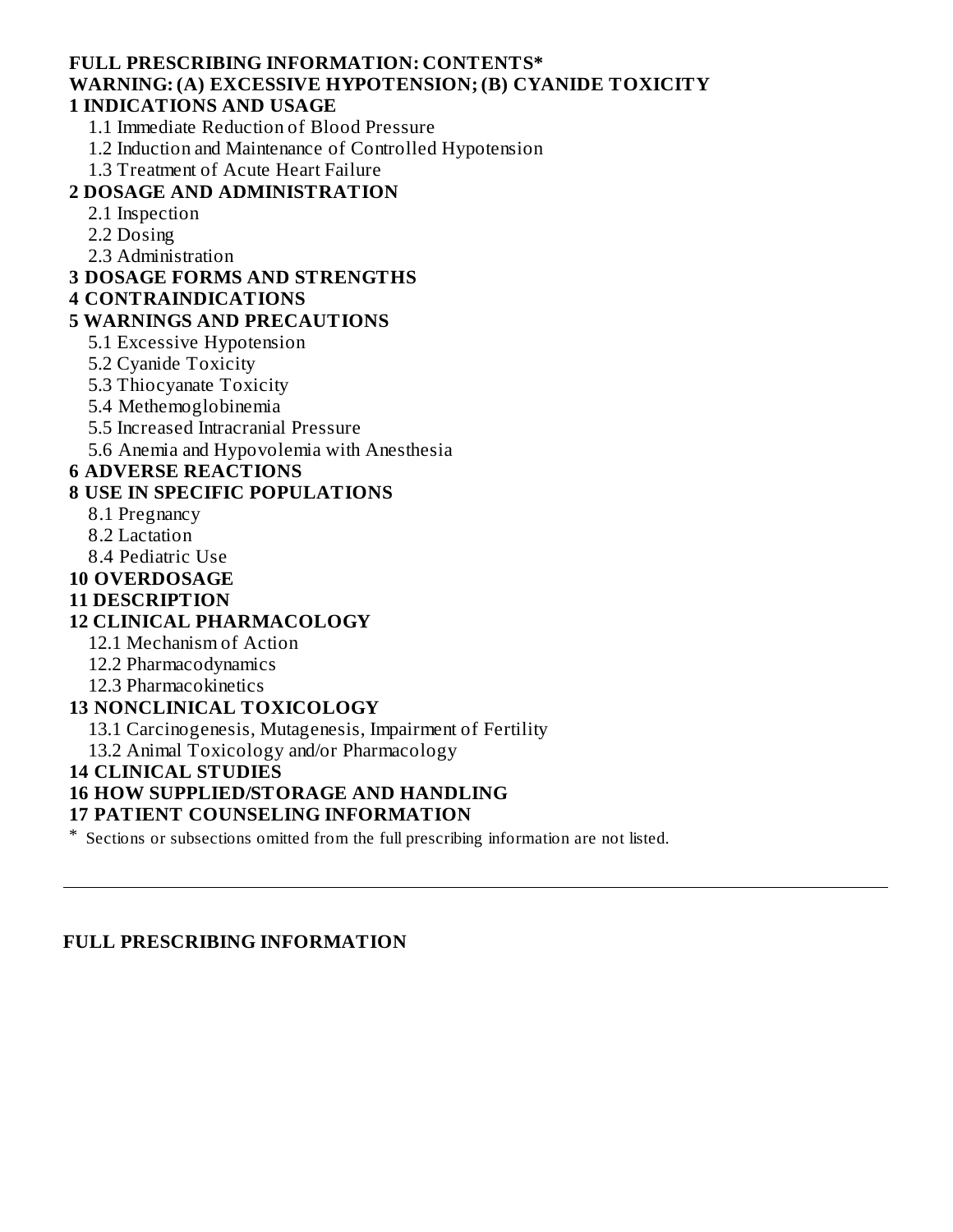## **WARNING: (A) EXCESSIVE HYPOTENSION; (B) CYANIDE TOXICITY**

## **(A) EXCESSIVE HYPOTENSION:**

**Sodium Nitroprusside can cause precipitous decreases in blood pressure which can lead to irreversible ischemic injuries or death. Use only with continuous blood pressure monitoring** *[see Dosage and Administration (2.2) and Warnings and Precautions (5.1).*

## **(B) CYANIDE TOXICITY:**

**Sodium nitroprusside metabolism produces dose-related cyanide, which can be lethal. A patient's ability to buffer cyanide will be exceeded in less than one hour at the maximum dose rate (10 mcg/kg/min); limit infusions at the maximum rate to as short a duration as possible** *[see Warnings and Precautions (5.2)].*

## **1 INDICATIONS AND USAGE**

## **1.1 Immediate Reduction of Blood Pressure**

Sodium nitroprusside is indicated for the immediate reduction of blood pressure of adult and pediatric patients in hypertensive crises.

## **1.2 Induction and Maintenance of Controlled Hypotension**

Sodium nitroprusside indicated for induction and maintenance of controlled hypotension in adults and children during surgery, to reduce bleeding.

## **1.3 Treatment of Acute Heart Failure**

Sodium nitroprusside is indicated for the treatment of acute heart failure to reduce, left ventricular enddiastolic pressure, pulmonary capillary wedge pressure, peripheral vascular resistance and mean arterial blood pressure.

## **2 DOSAGE AND ADMINISTRATION**

## **2.1 Inspection**

Inspect parenteral drug products for particulate matter and discoloration prior to administration, whenever solution and container permit. Sodium nitroprusside should be a clear colorless to red/brown color; do not use if solution is blue, green, or bright red.

## **2.2 Dosing**

Continuously monitor blood pressure in patients receiving sodium nitroprusside. Start infusion of sodium nitroprusside at a rate of 0.3 mcg/kg/min. Evaluate blood pressure for at least 5 minutes before titrating to a higher or lower dose to achieve the desired blood pressure. The dose may be titrated upward until:

- the desired effect is achieved,
- systemic blood pressure cannot be further reduced without compromising the perfusion of vital organs, or
- the maximum recommended infusion rate of 10 mcg/kg/min has been reached, whichever occurs first.

In patients with eGFR <30 mL/min/1.73 m<sup>2</sup>, limit the mean infusion rate to less than 3 mcg/kg/min. In anuric patients, limit the mean infusion rate to 1 mcg/kg/min.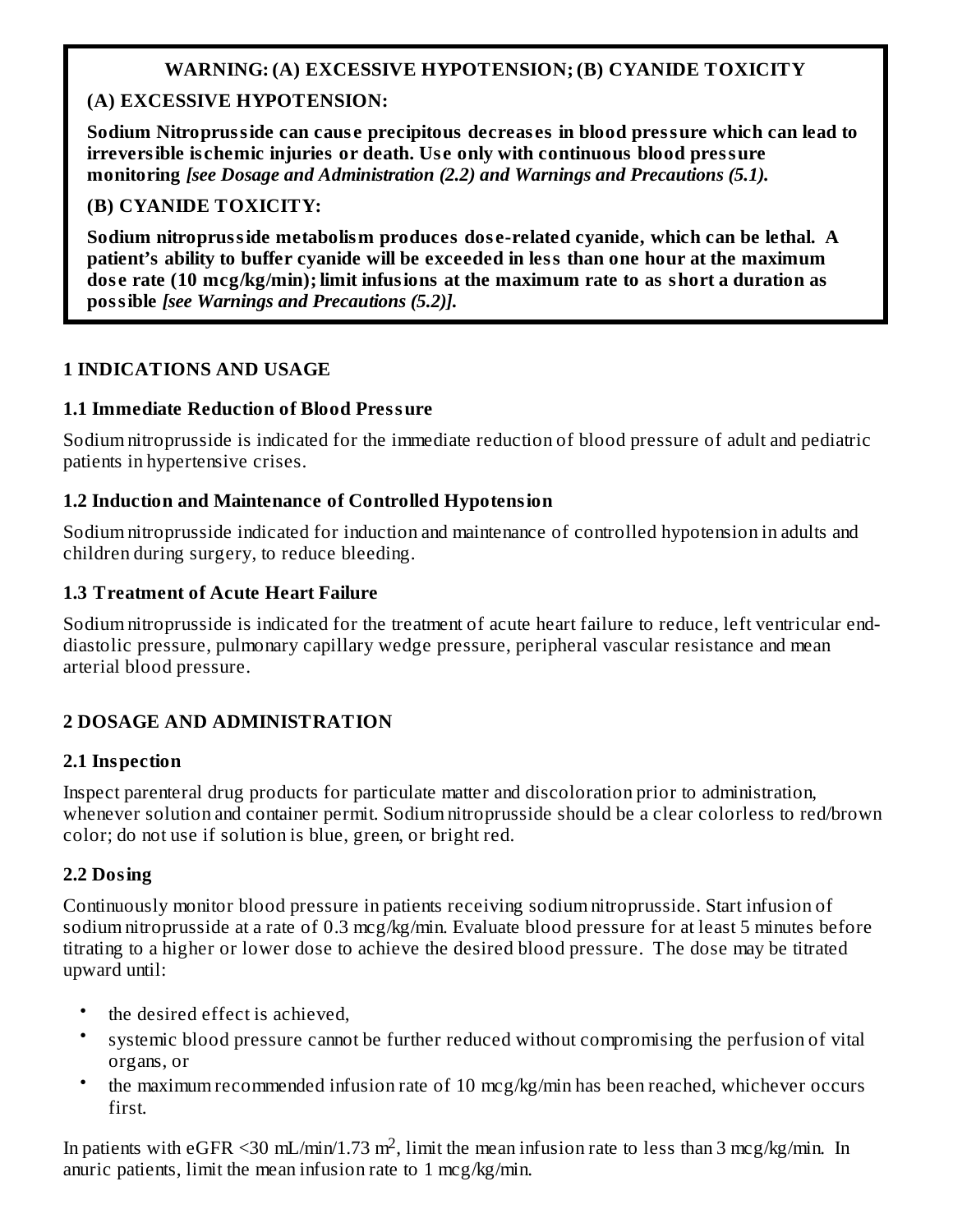## **2.3 Administration**

Do not administer other drugs in the same solution with sodium nitroprusside.

Sodium nitroprusside must be delivered by a volumetric infusion pump because small variations in infusion rate can lead to wide, undesirable variations in blood pressure *[see Clinical Pharmacology (12.2)]*.

## **3 DOSAGE FORMS AND STRENGTHS**

Injection: 50 mg/100 mL of 0.9% sodium chloride (0.5 mg/mL), 20 mg/100 mL of 0.9% sodium chloride (0.2 mg/mL), and 10 mg/50 mL of 0.9% sodium chloride (0.2 mg/mL). NIPRIDE<sup>®</sup> RTU is supplied as a sterile, unpreserved, colorless to red-brown solution available in a single-use vial.

## **4 CONTRAINDICATIONS**

- Diseases with compensatory hypertension (e.g., coarctation of the aorta, arteriovenous shunting).
- Inadequate cerebral circulation or in moribund patients (A.S.A. Class 5E) coming to emergency surgery.
- Patients with congenital (Leber's) optic atrophy or with tobacco amblyopia.
- Acute heart failure associated with reduced peripheral vascular resistance.
- Concomitant use with sildenafil, tadalafil, vardenifil, or riociguat.

## **5 WARNINGS AND PRECAUTIONS**

## **5.1 Excessive Hypotension**

Sodium nitroprusside, can cause excessive hypotension leading to hypoperfusion of vital organs. Hypotension should resolve within 1-10 minutes after discontinuation of the nitroprusside infusion; during these few minutes, it may be helpful to put the patient into a head-down (Trendelenburg) position to maximize venous return. If hypotension persists more than a few minutes after discontinuation, consider other causes. Elderly patients may be more sensitive to the hypotensive effects of the drug.

## **5.2 Cyanide Toxicity**

Sodium nitroprusside infusions above 2 mcg/kg/min generate cyanide ion  $(CN)$  faster than the body can normally dispose of it. At the maximum recommended infusion rate of 10 mcg/kg/min, the patient's ability to buffer CN¯ will be exceeded in less than one hour *[see Overdose (10)]*.

Patients with hepatic dysfunction are more susceptible to cyanide toxicity.

An early manifestation of cyanide toxicity is increasing dosage requirements to maintain blood pressure control. Metabolic acidosis may not be evident for more than an hour after toxic cyanide levels accumulate.

If cyanide toxicity develops, discontinue sodium nitroprusside, and consider specific treatment of cyanide toxicity *[see Overdosage (10)]*.

## **5.3 Thiocyanate Toxicity**

Most of the cyanide produced during metabolism of sodium nitroprusside is eliminated in the form of thiocyanate. Thiocyanate is mildly neurotoxic (tinnitus, miosis, hyperreflexia) at serum levels of 1  $mmol/L$  (60 mg/L). Thiocyanate is life-threatening when levels reach  $\sim$ 200 mg/L. Therefore, routine monitoring of plasma thiocyanate levels is recommended in patients with normal renal function when cumulative sodium nitroprusside doses exceed 7 mg/kg/day. In patients with eGFR <30 mL/min/1.73 m2,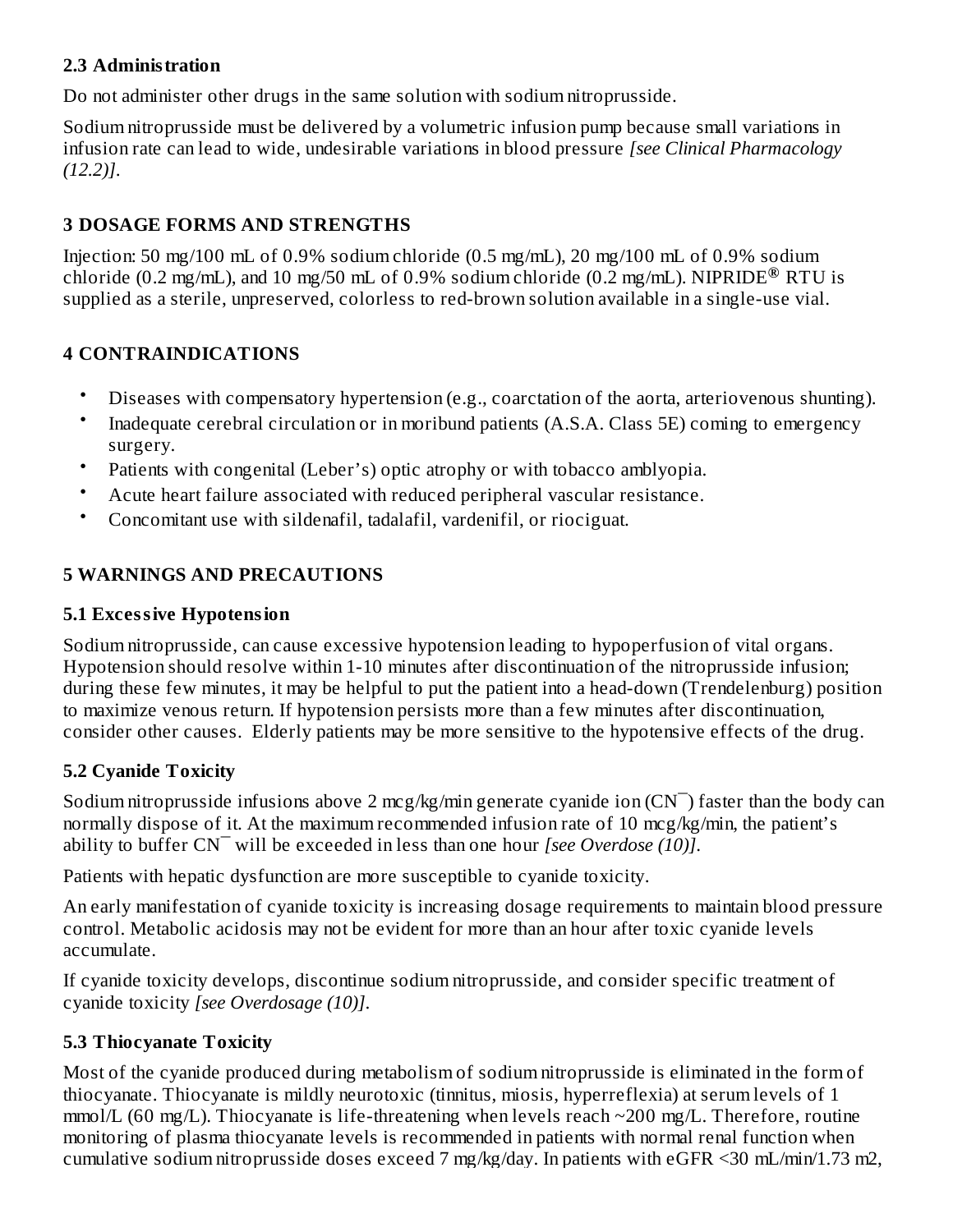limit the mean infusion rate to less than 3 mcg/kg/min. In anuric patients, limit the mean infusion rate to 1 mcg/kg/min.

Renal hemodialysis may be used to eliminate thiocyanate in cases of severe toxicity.

## **5.4 Methemoglobinemia**

Sodium nitroprusside infusions cause conversion of hemoglobin to methemoglobin in a dose-dependent manner. Methemoglobin binds oxygen more strongly than does hemoglobin, and when methemoglobin levels are elevated, oxygen release from red blood cells in tissue capillaries may be impaired. However, conversion of methemoglobin back to hemoglobin is normally rapid, and clinically significant methemoglobinemia is infrequent.

Suspect methemoglobinemia in patients who have received >10 mg/kg of sodium nitroprusside and who exhibit signs of impaired oxygen delivery despite adequate cardiac output and adequate arterial pO2. Methemoglobinemic blood is chocolate brown, without the expected color change on exposure to air. Methemoglobin levels >10% are considered clinically significant.

When methemoglobinemia is diagnosed, the treatment of choice is 1-2 mg/kg of methylene blue, administered intravenously over several minutes.

## **5.5 Increased Intracranial Pressure**

Like other vasodilators, sodium nitroprusside can cause increases in intracranial pressure.

## **5.6 Anemia and Hypovolemia with Anesthesia**

When sodium nitroprusside (or any other vasodilator) is used for controlled hypotension during anesthesia, the patient's capacity to compensate for anemia and hypovolemia may be diminished. If possible, correct pre-existing anemia and hypovolemia prior to administration.

## **6 ADVERSE REACTIONS**

The following adverse reactions are described, or described in greater detail, in other sections:

- Hypotension *[see Warnings and Precautions (5.1)]*
- Cyanide Toxicity *[see Warnings and Precautions (5.2)]*
- Thiocyanate Toxicity *[see Warnings and Precautions (5.3)]*
- Methemoglobinemia *[see Warnings and Precautions (5.4)]*
- Increased Intracranial Pressure *[see Warnings and Precautions (5.5)]*
- Anemia and Hypovolemia *[see Warnings and Precautions (5.6)]*

Less common adverse reactions include:

*Cardiovascular:* Bradycardia, electrocardiographic changes, tachycardia, palpitations, retrosternal discomfort

*Dermatologic:* Rash *Endocrine:* Hypothyroidism *Gastrointestinal:* Ileus, nausea, abdominal pain *Hematologic:* Decreased platelet aggregation *Musculoskelatal:*Muscle twitching *Neurologic:* Increased intracranial pressure, dizziness, headache

*Miscellaneous:* Flushing, diaphoresis, venous streaking, irritation at the infusion site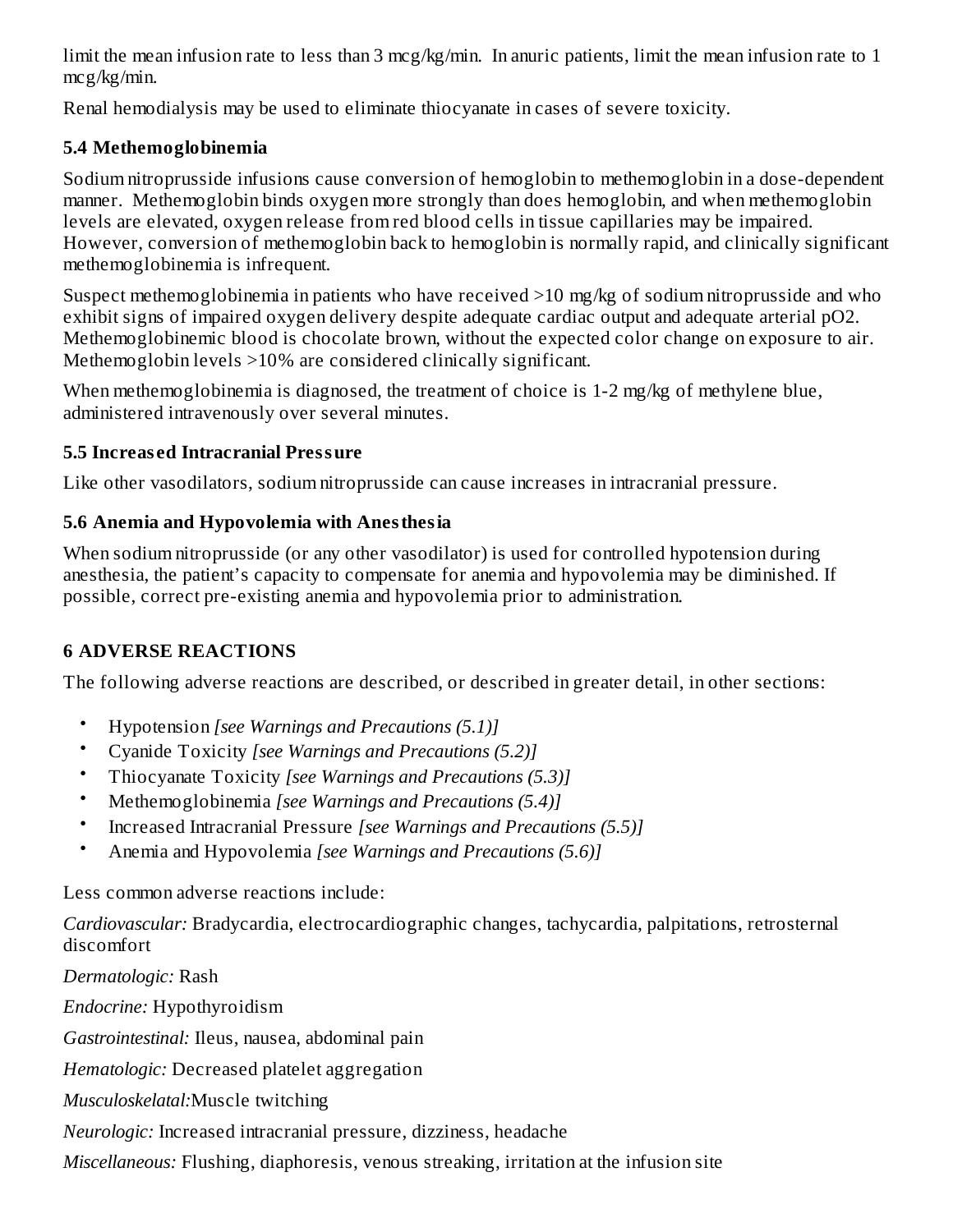## **8 USE IN SPECIFIC POPULATIONS**

## **8.1 Pregnancy**

#### Risk Summary

Based on animal data and mechanism of action, sodium nitroprusside may lead to cyanide exposure and potential adverse effects in the fetus *[see Clinical Pharmacology (12.3) and Clinical Considerations]*. Published post-marketing reports with sodium nitroprusside use in pregnant women are insufficient to inform a drug-associated risk of adverse pregnancy related outcomes *[see Data]*. There were no animal reproduction studies conducted with sodium nitroprusside during pregnancy. However, there are published studies in pregnant sheep that demonstrate that nitroprusside crosses the placenta and that fetal cyanide levels were dose-related to maternal levels of sodium nitroprusside *[see Data].* Advise pregnant women of the potential risk to a fetus.

The estimated background risk of major birth defects and miscarriage for the indicated population is unknown. All pregnancies have a background risk of birth defect, loss, or other adverse outcomes. In the U.S. general population, the estimated background risk of major birth defects and miscarriage in clinically recognized pregnancies is 2-4% and 15-20%, respectively.

#### Clinical Considerations

## *Fetal/Neonatal Adverse Reactions*

Prolonged use and large doses of sodium nitroprusside during pregnancy may result in cyanide toxicity that may be fatal to the fetus. In the unusual case that there is no appropriate alternative to therapy with sodium nitroprusside for a particular patient, apprise the mother of the potential risk to the fetus *[see Warnings and Precautions (5.2)]*.

Data

## *Human Data*

A small number of cases have reported adverse events, including stillbirths, in pregnant women with severe pregnancy-induced hypertension who were treated with sodium nitroprusside. However, methodological limitations, including small sample size and limited information on sodium nitroprusside dosage and duration of treatment, as well as the cyanide concentration in maternal blood or fetal tissue, preclude a reliable evaluation of the potential risk of adverse fetal outcomes with the use of sodium nitroprusside during pregnancy.

## *Animal Data*

In three studies in pregnant ewes, nitroprusside was shown to cross the placental barrier. Fetal cyanide levels were shown to be dose-related to maternal levels of nitroprusside. The metabolic transformation of sodium nitroprusside given to pregnant ewes led to fatal levels of cyanide in the fetuses. The infusion of 25 mcg/kg/min of sodium nitroprusside for one hour in pregnant ewes resulted in the death of all fetuses. Pregnant ewes infused with 1 mcg/kg/min of sodium nitroprusside for one hour delivered normal lambs.

## **8.2 Lactation**

#### Risk Summary

There is no information about the presence of sodium nitroprusside in human milk, the effects on the breastfed infant, or the effects on milk production. Thiocyanate, one of sodium nitroprusside's metabolites, is present in human milk. It is unclear how long, if ever, levels of thiocyanate in milk are clinically relevant.

## **8.4 Pediatric Use**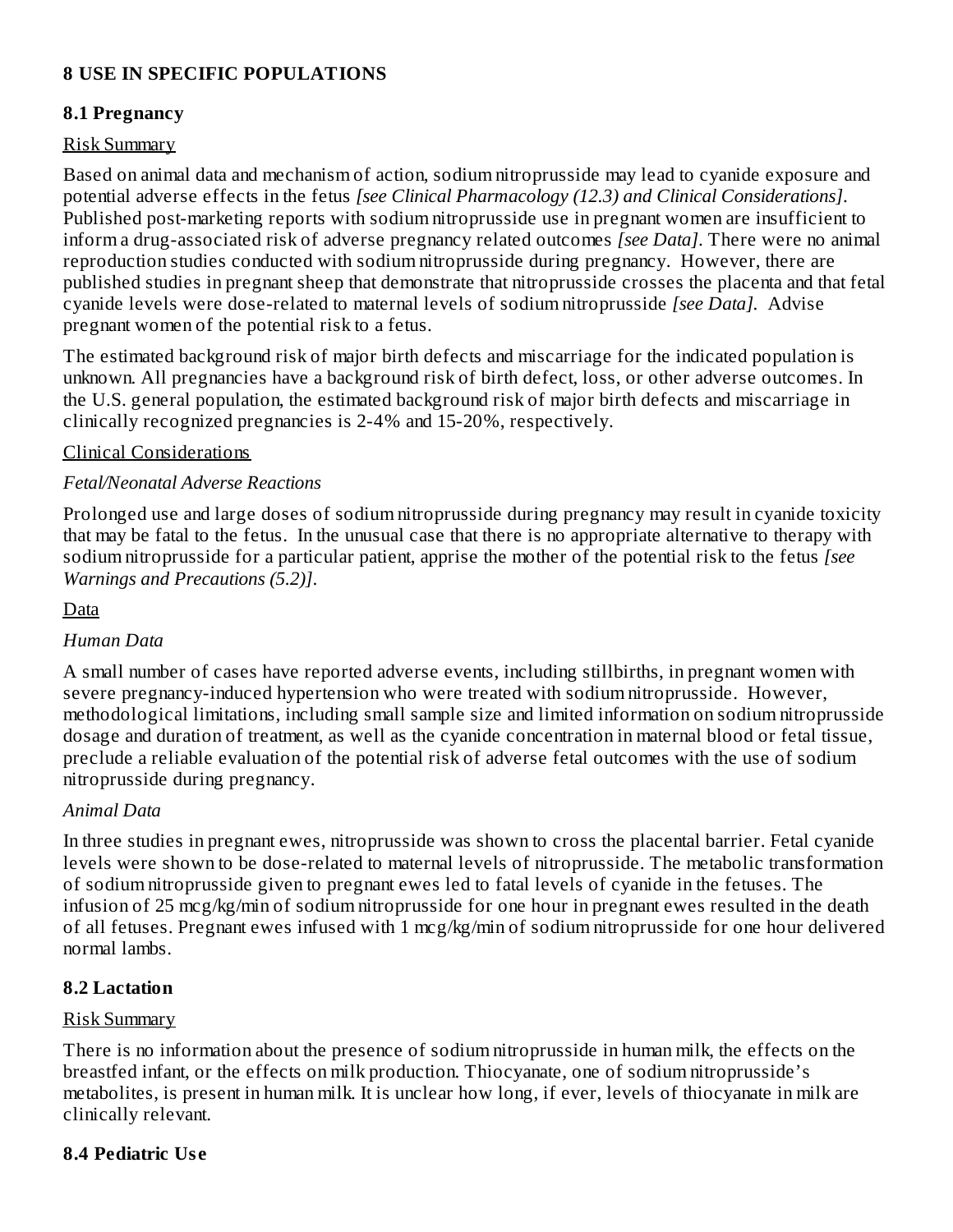Efficacy in the pediatric population was established based on adult trials and supported by the doseranging trial (Study 1) and an open label trial of at least 12 hour infusion at a rate that achieved adequate MAP control (Study 2) with pediatric patients on sodium nitroprusside. No novel safety issues were seen in these studies in pediatric patients *[see Clinical Studies (14)].*

## **10 OVERDOSAGE**

Overdosage of nitroprusside can be manifested as excessive hypotension or cyanide toxicity *[see Warnings and Precaution (5.1, 5.2)]* or as thiocyanate toxicity *[see Warnings and Precautions (5.3)]*. Cyanide toxicity causes venous hyperoxemia with bright red venous blood. Cells become unable to extract the oxygen delivered to them, leading to air hunger, confusion and death. Lactic acidosis may occur, but its emergence may lag other life-threatening manifestations of cyanide toxicity.

Cyanide levels can be measured by many laboratories, and blood-gas studies that can detect venous hyperoxemia or acidosis are widely available. Acidosis may not appear until more than an hour after the appearance of dangerous cyanide levels. Suspicion of cyanide toxicity is adequate grounds for initiation of treatment.

Treatment of cyanide toxicity consists of:

- discontinuing sodium nitroprusside;
- administration of sodium nitrite to convert as much hemoglobin into methemoglobin as the patient can safely tolerate; and then
- infusing sodium thiosulfate to convert the cyanide into thiocyanate.

Hemodialysis is ineffective in removal of cyanide, but it will eliminate most thiocyanate.

Sodium nitrite is available in a 3% solution, and 4-6 mg/kg (about 0.2 mL/kg) should be injected over 2- 4 minutes. This dose can be expected to convert about 10% of the patient's hemoglobin into methemoglobin; this level of methemoglobinemia is not associated with any important hazard of its own.

Immediately after infusion of the sodium nitrite, sodium thiosulfate should be infused. This agent is available in 10% and 25% solutions, and the recommended dose is 150-200 mg/kg; a typical adult dose is 50 mL of the 25% solution. Thiosulfate treatment of an acutely cyanide-toxic patient will raise thiocyanate levels, but not to a dangerous degree.

The nitrite/thiosulfate regimen may be repeated, at half the original doses, after two hours.

Cyanide antidote kits are available.

## **11 DESCRIPTION**

Sodium nitroprusside is disodium pentacyanonitrosylferrate(2-) dihydrate, a hypotensive agent whose structural formula is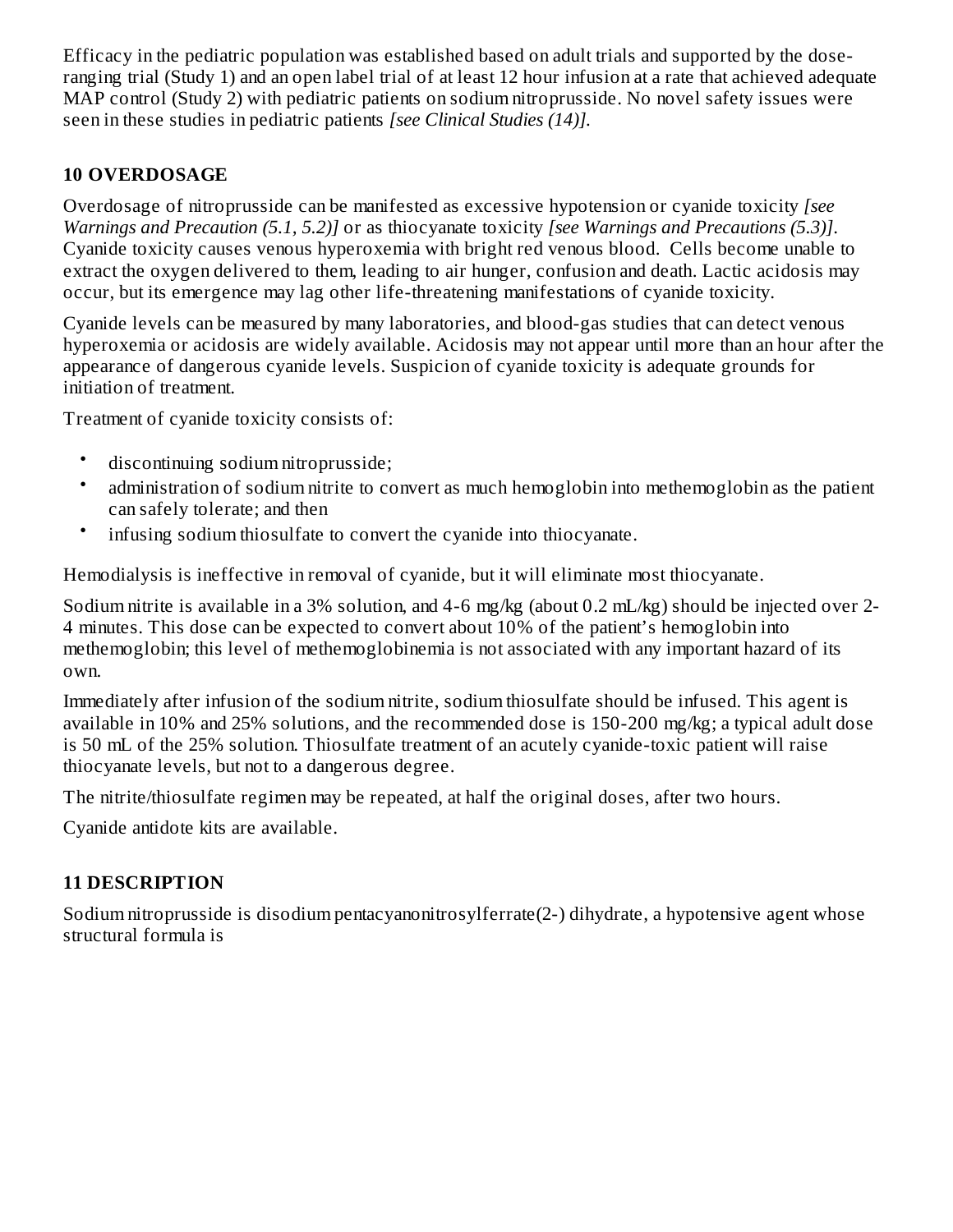

# $\bullet$  2 H<sub>2</sub>O

## Sodium Nitroprusside

Sodium Nitroprusside has molecular formula  $\rm Na_2[Fe(CN)_5 NO]$  •  $\rm 2H_2O$  and molecular weight of 297.95. Dry sodium nitroprusside is a reddish-brown powder, soluble in water.

Sodium nitroprusside solution is rapidly degraded by trace contaminants, often with resulting color changes *[see Dosage and Administration (2.1)]*.

<code>NIPRIDE®</code> RTU is supplied as a sterile, unpreserved, <code>colorless</code> to red-brown solution packaged in a single-use 100-mL vial. Each 100 mL of solution in vial contains 50 mg of sodium nitroprusside (0.5 mg/mL), 900 mg of sodium chloride, USP (9 mg/mL), in sterile water for injection, USP.

<code>NIPRIDE®</code> RTU is also supplied as a sterile, unpreserved, colorless to red-brown solution packaged in a single-use 100-mL vial. Each 100 mL of solution in vial contains 20 mg of sodium nitroprusside (0.2 mg/mL), 900 mg of sodium chloride, USP (9 mg/mL), in sterile water for injection, USP.

<code>NIPRIDE®</code> RTU is also supplied as a sterile, unpreserved, colorless to red-brown solution packaged in a single-use 50-mL vial. Each 50 mL of solution in vial contains 10 mg of sodium nitroprusside (0.2 mg/mL), 450 mg of sodium chloride, USP (9 mg/mL), in sterile water for injection, USP.

## **12 CLINICAL PHARMACOLOGY**

## **12.1 Mechanism of Action**

Sodium nitroprusside interacts with oxyhemoglobin to produce methemoglobin, cyanide, and nitric oxide (NO). NO then reacts with guanylate cyclase in vascular smooth muscle to produce cGMP that reduces intracellular calcium concentrations resulting in relaxation of vascular smooth muscle and consequent dilatation of peripheral arteries and veins. Other smooth muscle (e.g., uterus, duodenum) is not affected. Sodium nitroprusside is more active on veins than on arteries, but this selectivity is much less marked than that of nitroglycerin. Dilatation of the veins promotes peripheral pooling of blood and decreases venous return to the heart, thereby reducing left ventricular end diastolic pressure and pulmonary capillary wedge pressure (preload). Arteriolar relaxation reduces systemic vascular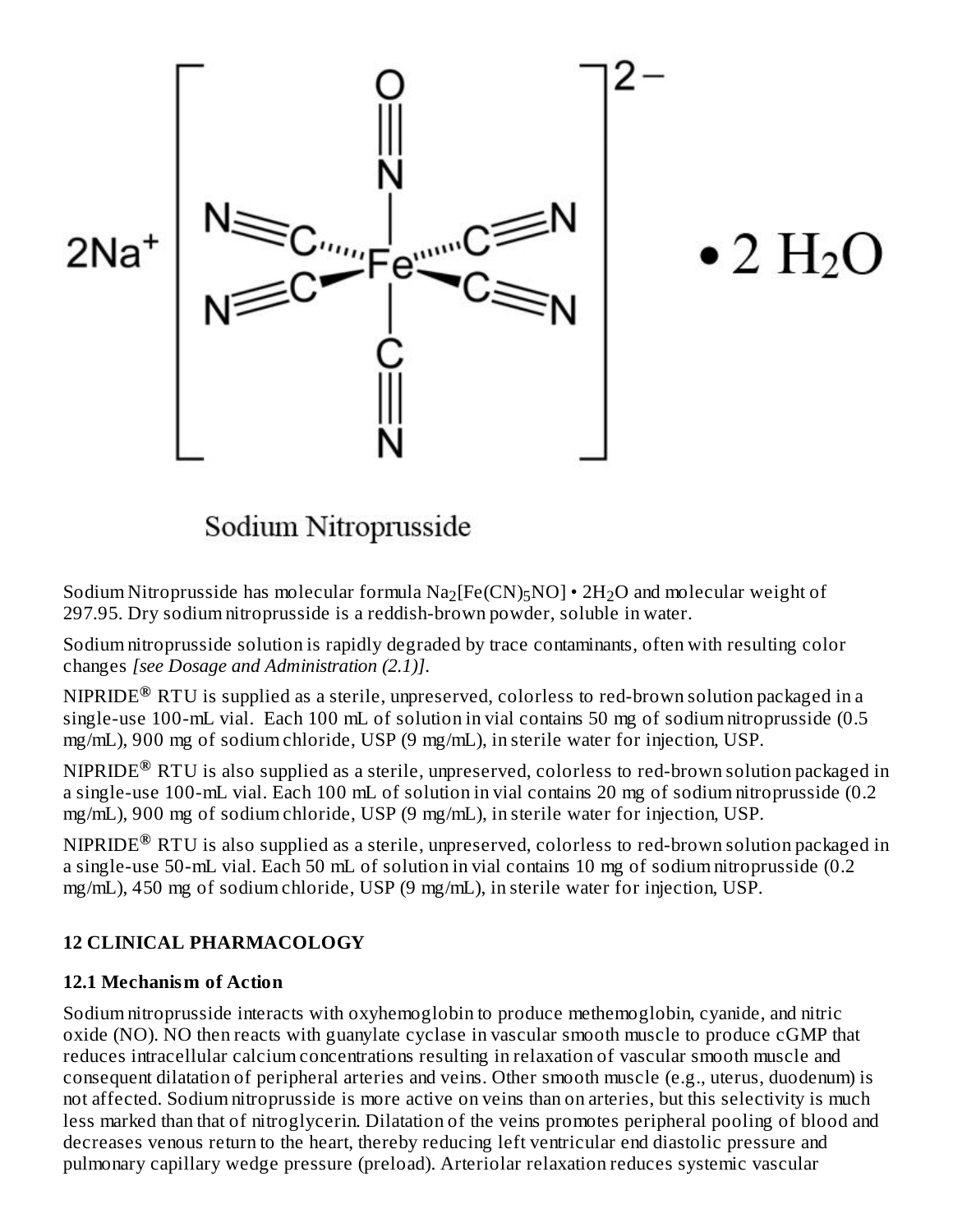resistance, systolic arterial pressure, and mean arterial pressure (afterload). Dilatation of the coronary arteries also occurs.

## **12.2 Pharmacodynamics**

In association with the decrease in blood pressure, sodium nitroprusside administered intravenously to hypertensive and normotensive patients produces slight increases in heart rate and a variable effect on cardiac output. In hypertensive patients, moderate doses induce renal vasodilatation roughly proportional to the decrease in systemic blood pressure, so there is no appreciable change in renal blood flow or glomerular filtration rate.

The hypotensive effect of sodium nitroprusside is seen within a minute or two after the start of an adequate infusion, and it dissipates almost as rapidly after an infusion is discontinued. The effect is augmented by ganglionic blocking agents and inhaled anesthetics.

## **12.3 Pharmacokinetics**

Infused sodium nitroprusside is rapidly distributed to a volume that is approximately coextensive with the extracellular space. The drug is cleared by intraerythrocytic reaction with hemoglobin (Hgb), and sodium nitroprusside's resulting circulatory half-life is about 2 minutes.

The products of the nitroprusside/hemoglobin reaction are cyanmethemoglobin (cyanmetHgb) and cyanide ion  $(CN<sup>-</sup>)$ .

## Metabolism

As shown in the diagram below, the essential features of nitroprusside metabolism are:

- one molecule of sodium nitroprusside is metabolized by combination with hemoglobin to produce one molecule of cyanmethemoglobin and four CN¯ ions;
- methemoglobin, obtained from hemoglobin, can sequester cyanide as cyanmethemoglobin;
- thiosulfate reacts with cyanide to produce thiocyanate;
- thiocyanate is eliminated in the urine;
- cyanide not otherwise removed binds to cytochromes; and
- cyanide is much more toxic than methemoglobin or thiocyanate.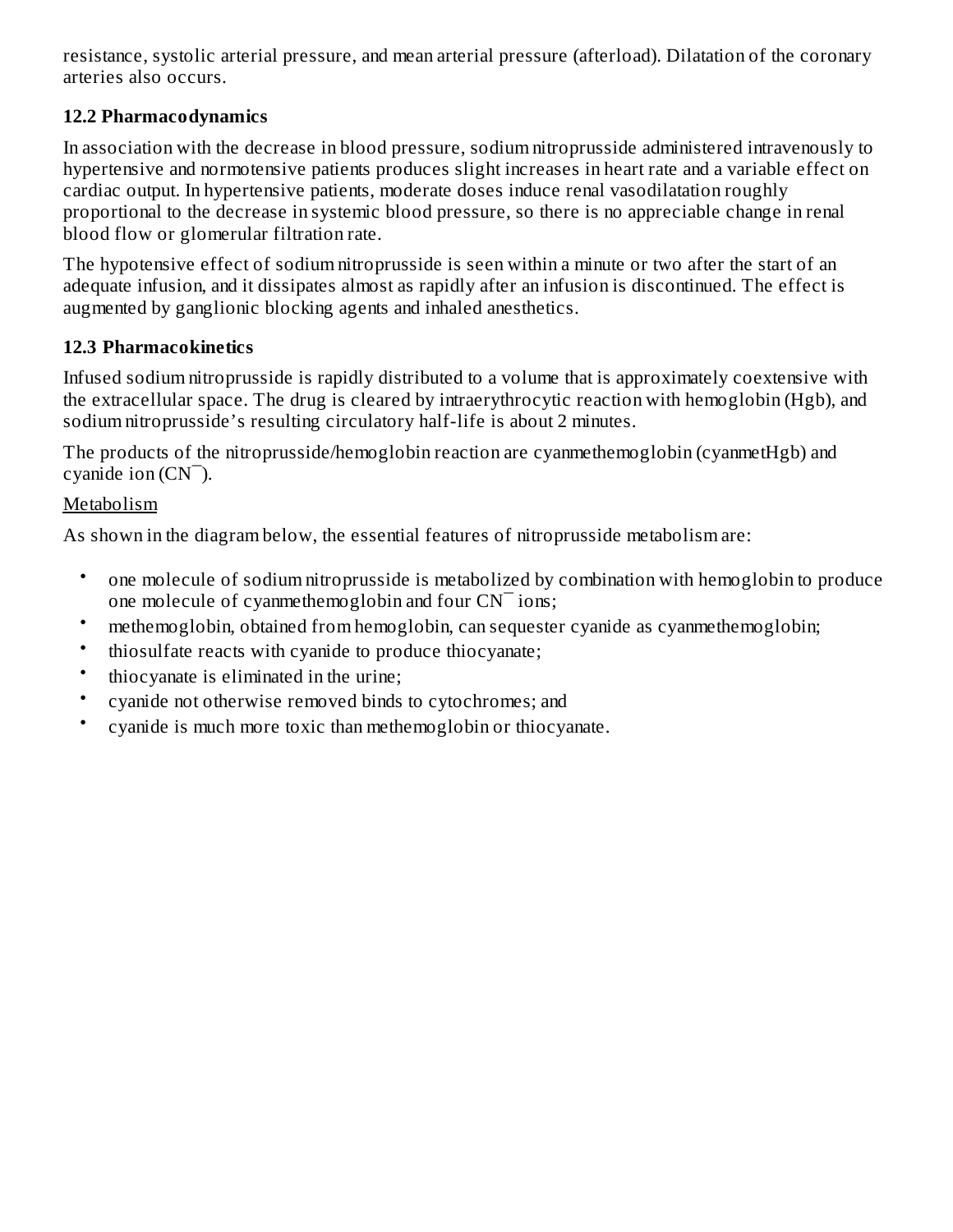## **Metabolism of Sodium Nitroprusside**



Cyanide ion is normally found in serum; it is derived from dietary substrates and from tobacco smoke.  $CN$ <sup>-</sup> levels in packed erythrocytes are typically less than 1  $\mu$ mol/L (less than 25 mcg/L); levels are roughly doubled in heavy smokers.

At healthy steady state, most people have less than 1% of their hemoglobin in the form of methemoglobin. Nitroprusside metabolism can lead to methemoglobin formation. Relatively large quantities of sodium nitroprusside, however, are required to produce significant methemoglobinemia.

At physiologic methemoglobin levels, the  $CN<sup>-</sup>$  binding capacity of packed red cells is a little less than 200 μmol/L (5 mg/L). Cytochrome toxicity is seen at levels only slightly higher, and death has been reported at levels from 300 to 3000 μmol/L (8–80 mg/L). A patient with a normal redcell mass (35  $mL/kg$ ) and normal methemoglobin levels can buffer about 175 mcg/kg of  $CN$ , corresponding to a little less than 500 mcg/kg of infused sodium nitroprusside.

Thiocyanate (SCN<sup>-</sup>) is a normal physiological constituent of serum, with normal levels typically in the range of 50-250  $\mu$ mol/L (3-15 mg/L). Clearance of SCN<sup> $-$ </sup> is primarily renal. In renal failure, the halflife can be doubled or tripled.

When thiosulfate is being supplied only by normal physiologic mechanisms, conversion of  $CN<sup>-</sup>$  to  $SCN$ <sup> $-$ </sup> generally proceeds at about 1 mcg/kg/min. This rate of  $CN$ <sup> $-$ </sup> clearance corresponds to steadystate processing of a sodium nitroprusside infusion of slightly more than 2 mcg/kg/min.  $CN^-$  begins to accumulate when sodium nitroprusside infusions exceed this rate.

## **13 NONCLINICAL TOXICOLOGY**

## **13.1 Carcinogenesis, Mutagenesis, Impairment of Fertility**

Animal studies assessing sodium nitroprusside's carcinogenicity and mutagenicity have not been conducted. Similarly, sodium nitroprusside has not been tested for effects on fertility.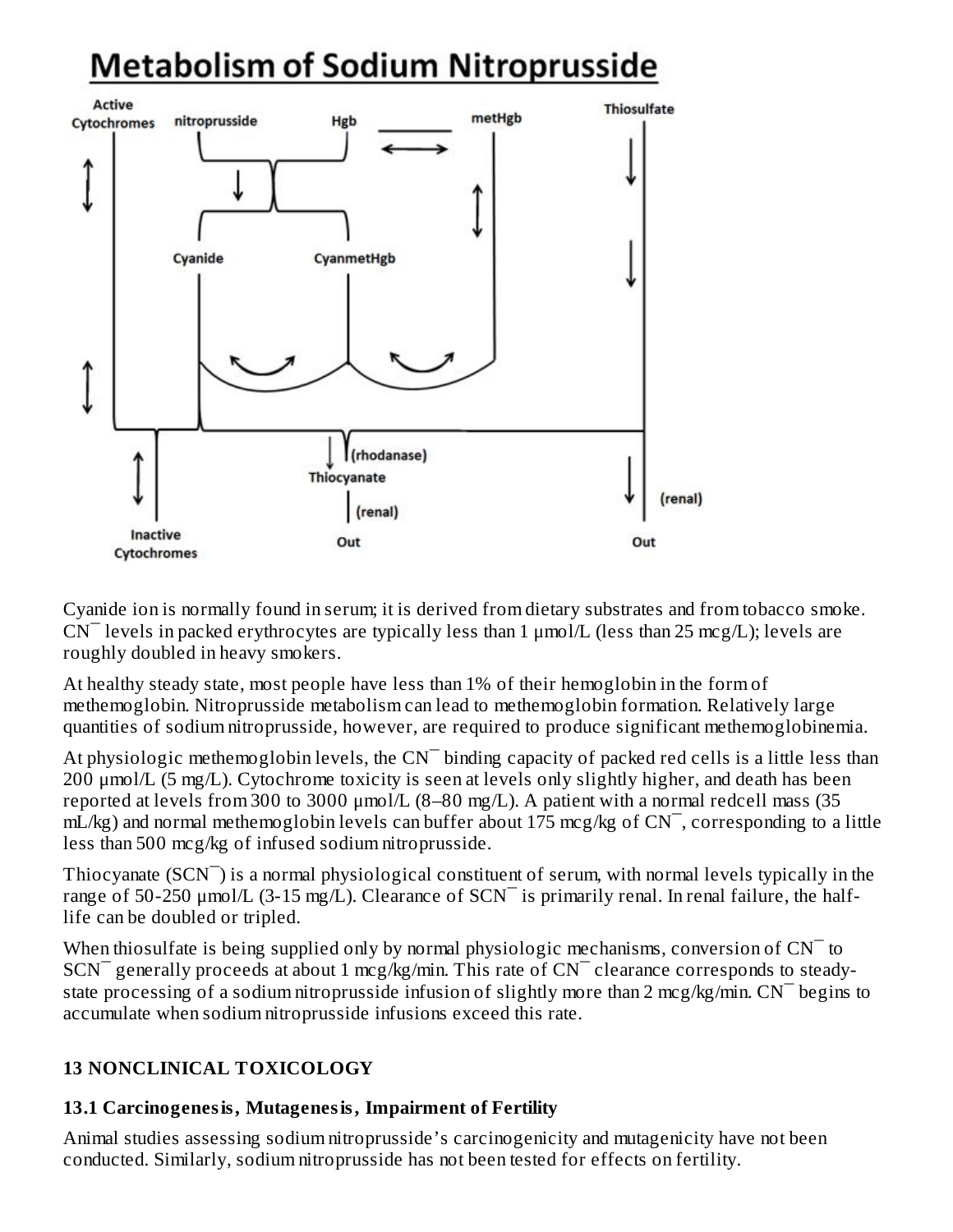## **13.2 Animal Toxicology and/or Pharmacology**

The acute intravenous mean lethal doses  $\rm (LD_{50})$  of nitroprusside in rabbits, dogs, mice, and rats are 2.8, 5.0, 8.4, and 11.2 mg/kg, respectively.

## **14 CLINICAL STUDIES**

Baseline-controlled clinical trials have uniformly shown that sodium nitroprusside has a prompt hypotensive effect, at least initially, in all populations. With increasing rates of infusion, sodium nitroprusside has been able to lower blood pressure without an observed limit of effect.

Clinical trials have also shown that the hypotensive effect of sodium nitroprusside is associated with reduced blood loss in a variety of major surgical procedures.

In patients with acute heart failure and increased peripheral vascular resistance, administration of sodium nitroprusside causes reductions in peripheral resistance, increases in cardiac output, and reductions in left ventricular filling pressure.

Progressive tachyphylaxis to the hypotensive effects of sodium nitroprusside has been reported in several trials and numerous case reports. The mechanism of tachyphylaxis to sodium nitroprusside remains unknown.

## Pediatric

The effects of sodium nitroprusside to induce hypotension were evaluated in two trials in pediatric patients less than 17 years of age. In both trials, at least 50% of the patients were pre-pubertal, and about 50% of these pre-pubertal patients were less than 2 years of age, including 4 neonates. The primary efficacy variable was the mean arterial pressure (MAP).

There were 203 pediatric patients in a parallel, dose-ranging study (Study 1). During the 30-minute blinded phase, patients were randomized 1:1:1:1 to receive sodium nitroprusside 0.3, 1, 2, or 3 mcg/kg/min. The infusion rate was increased step-wise to the target dose rate (i.e., 1/3 of the full rate for the first 5 minutes, 2/3 of the full rate for the next 5 minutes, and the full dose rate for the last 20 minutes). If the investigator believed that an increase to the next higher dose rate would be unsafe, the infusion remained at the current rate for the remainder of the blinded infusion. Since there was no placebo group, the change from baseline likely overestimates the true magnitude of blood pressure effect. Nevertheless, MAP decreased 11 to 20 mmHg from baseline across the four doses (Table 1).

There were 63 pediatric patients in a long-term infusion trial (Study 2). During an open-label phase (12 to 24 hours), sodium nitroprusside was started at 0.3 mcg/kg/min and titrated according to the BP response.

Patients were then randomized to placebo or to continuing the same dose of sodium nitroprusside. The average MAP was greater in the control group than in the sodium nitroprusside group for every time point during the blinded withdrawal phase, demonstrating that sodium nitroprusside is effective for at least 12 hours.

In both studies, similar effects on MAP were seen in all age groups.

|                 | Dose ( $mcg/kg/min$ ) |              |              |              |  |
|-----------------|-----------------------|--------------|--------------|--------------|--|
| Endpoint        | 0.3                   |              |              |              |  |
|                 | $(N = 50)$            | $(N = 49)$   | $(N = 53)$   | $(N = 51)$   |  |
| <b>Baseline</b> | $76 \pm 11$           | $77 \pm 15$  | $74 \pm 12$  | $76 \pm 12$  |  |
| 30 Min          | $65 \pm 13$           | $60 \pm 15$  | $54 \pm 12$  | $60 \pm 18$  |  |
| Change from     | $-11 \pm 16$          | $-17 \pm 13$ | $-20 \pm 16$ | $-17 \pm 19$ |  |

## **Table 1: Change from Baseline in MAP (mmHg) After 30 Minutes Double-Blind Infusion (Study 1)**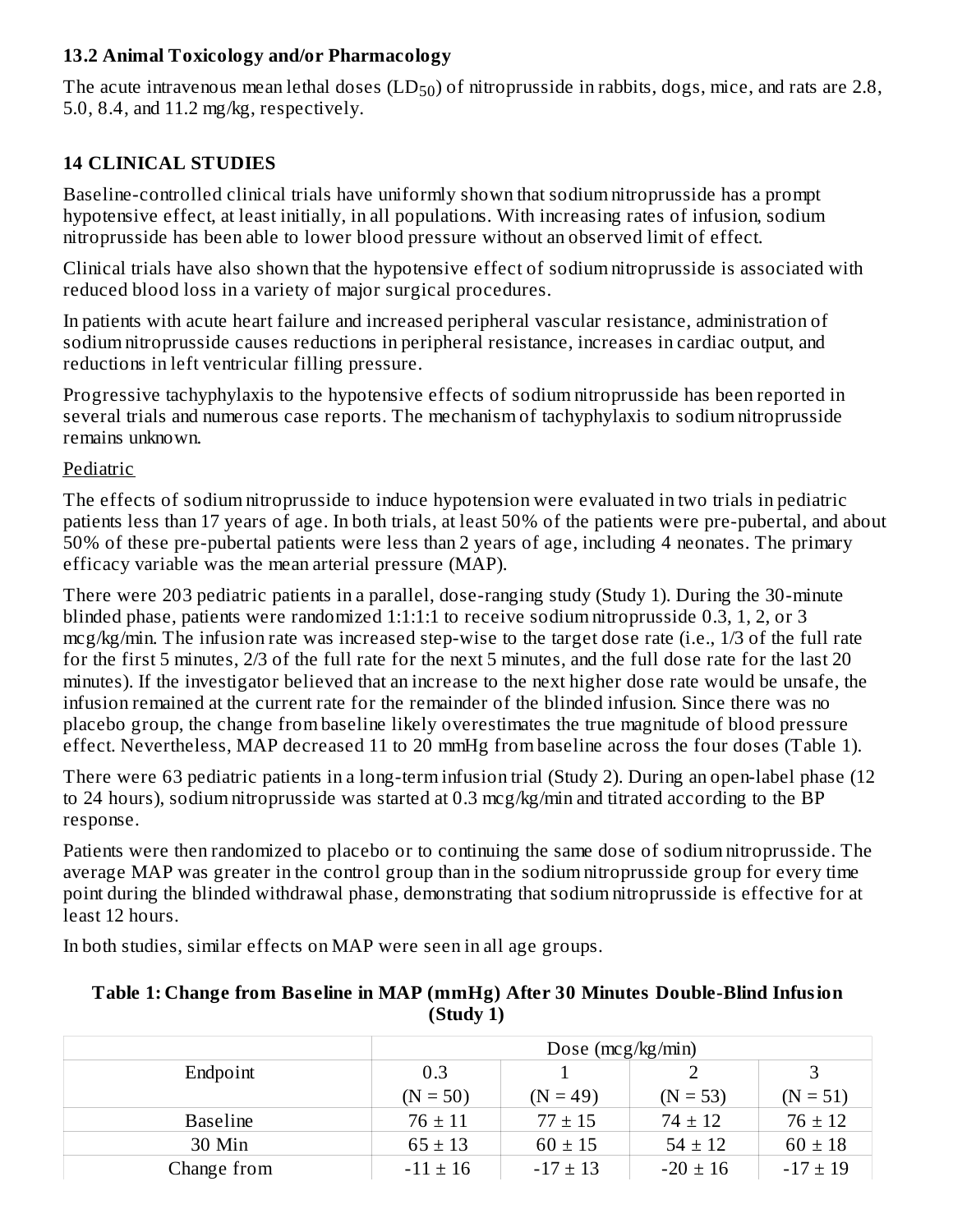Mean  $\pm$  SD (95% CI)

## **16 HOW SUPPLIED/STORAGE AND HANDLING**

NIPRIDE RTU is supplied in amber-colored, single-dose, 50 mg/100 mL (0.5 mg/mL) Fliptop Vials **®** (NDC 51754-1006-1), 20 mg/100 mL (0.2 mg/mL) Fliptop Vials (NDC 51754-1029-1) and 10 mg/50 mL (0.2 mg/mL) Fliptop Vials (NDC 51754-1018-1).

Store at 20° to 25°C (68° to 77°F) [See USP Controlled Room Temperature].

To protect  $\text{NIPRIDE}^{\circledR}\text{RTU}$  from light, vial should be stored in its carton until used.

## **17 PATIENT COUNSELING INFORMATION**

**Pregnancy** 

Inform female patients of reproductive potential that Sodium Nitroprusside Injection may cause fetal harm and to inform their prescriber of a known or suspected pregnancy *[see Use in Specific Population (8.1)].*

Manufactured and Distributed by:



Exela Pharma Sciences, LLC Lenoir, NC 28645

## **PACKAGE/LABEL PRINCIPAL DISPLAY PANEL- 0.5 mg/mL in 100 mL Vial Label**

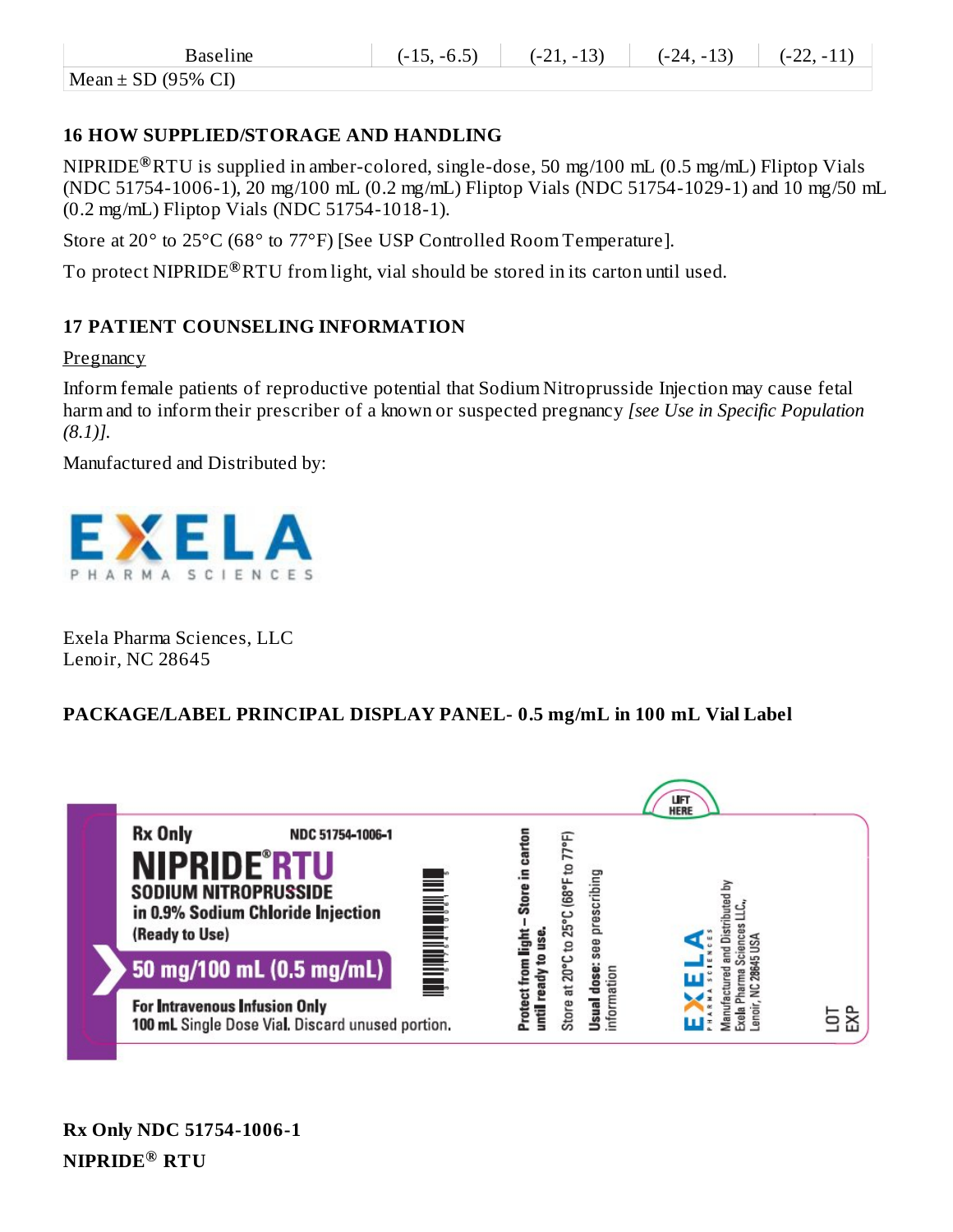**SODIUM NITROPRUSSIDE**

**in 0.9% Sodium Chloride Injection**

**(Ready to Use)**

**50 mg/100mL (0.5 mg/mL)**

**For Intravenous Infusion Only**

**100 mL** Single Dose Vial. Discard unused portion.

## **PACKAGE/LABEL PRINCIPAL DISPLAY PANEL-0.5 mg/mL in 100 mL Carton**



**Rx Only NDC 51754-1018-1 NIPRIDE RTU SODIUM NITROPRUSSIDE**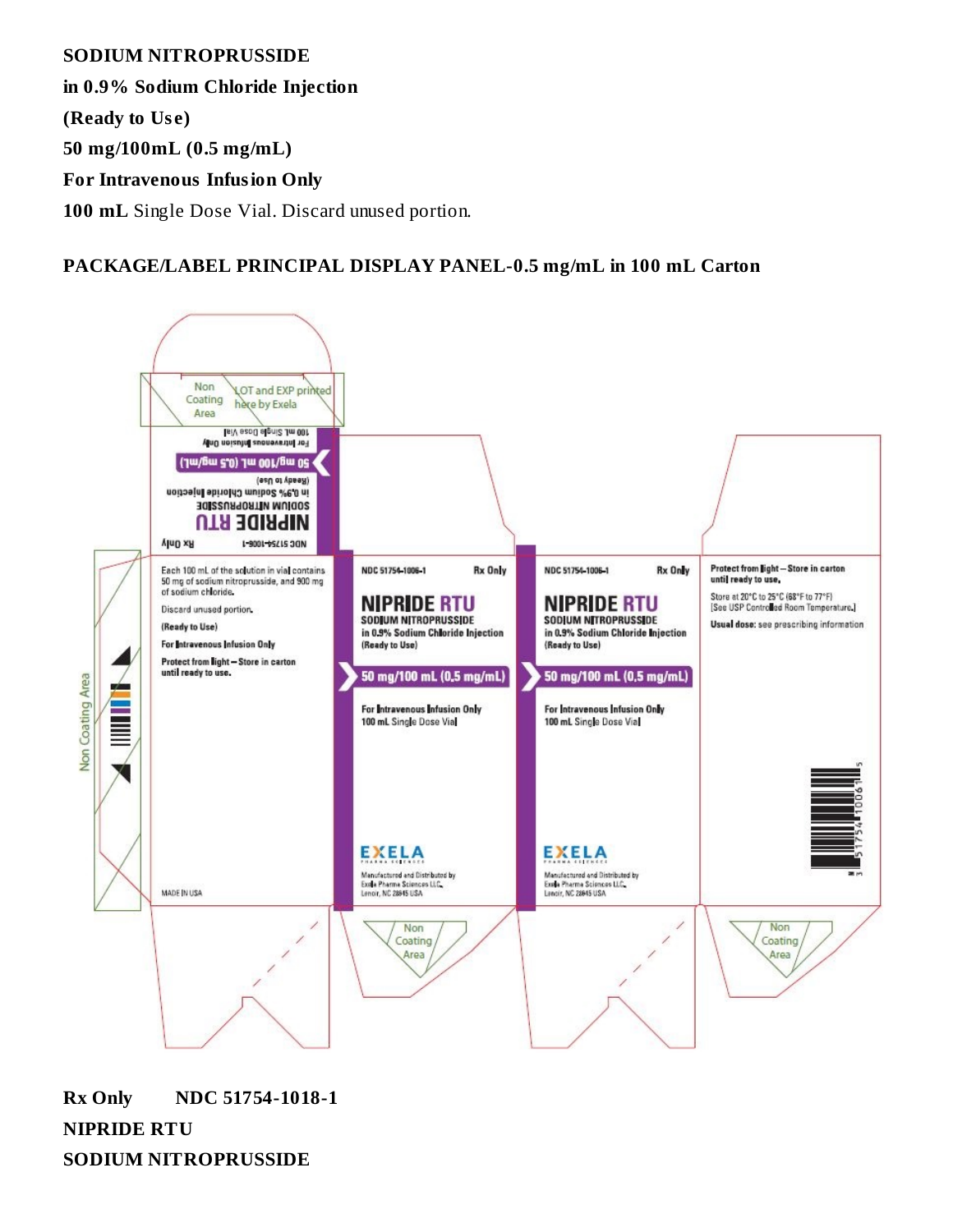**in 0.9% Sodium Chloride Injection (Ready to Use) 10 mg/50mL (0.2 mg/mL) For Intravenous Infusion Only 50 mL** Single Dose Vial

**PACKAGE/LABEL PRINCIPAL DISPLAY PANEL-0.2 mg/mL in 50 mL Vial Label**



**NDC 51754-1018-1 Rx Only**  $\mathbf{NIPRIDE}^{\circledR}$   $\mathbf{RTU}$ **SODIUM NITROPRUSSIDE in 0.9% Sodium Chloride Injection (Ready to Use) 10 mg/50mL (0.2 mg/mL) For Intravenous Infusion Only 50 mL** Single Dose Vial. Discard unused portion.

**PACKAGE/LABEL PRINCIPAL DISPLAY PANEL0.2 mg/mL in 50 mL Carton**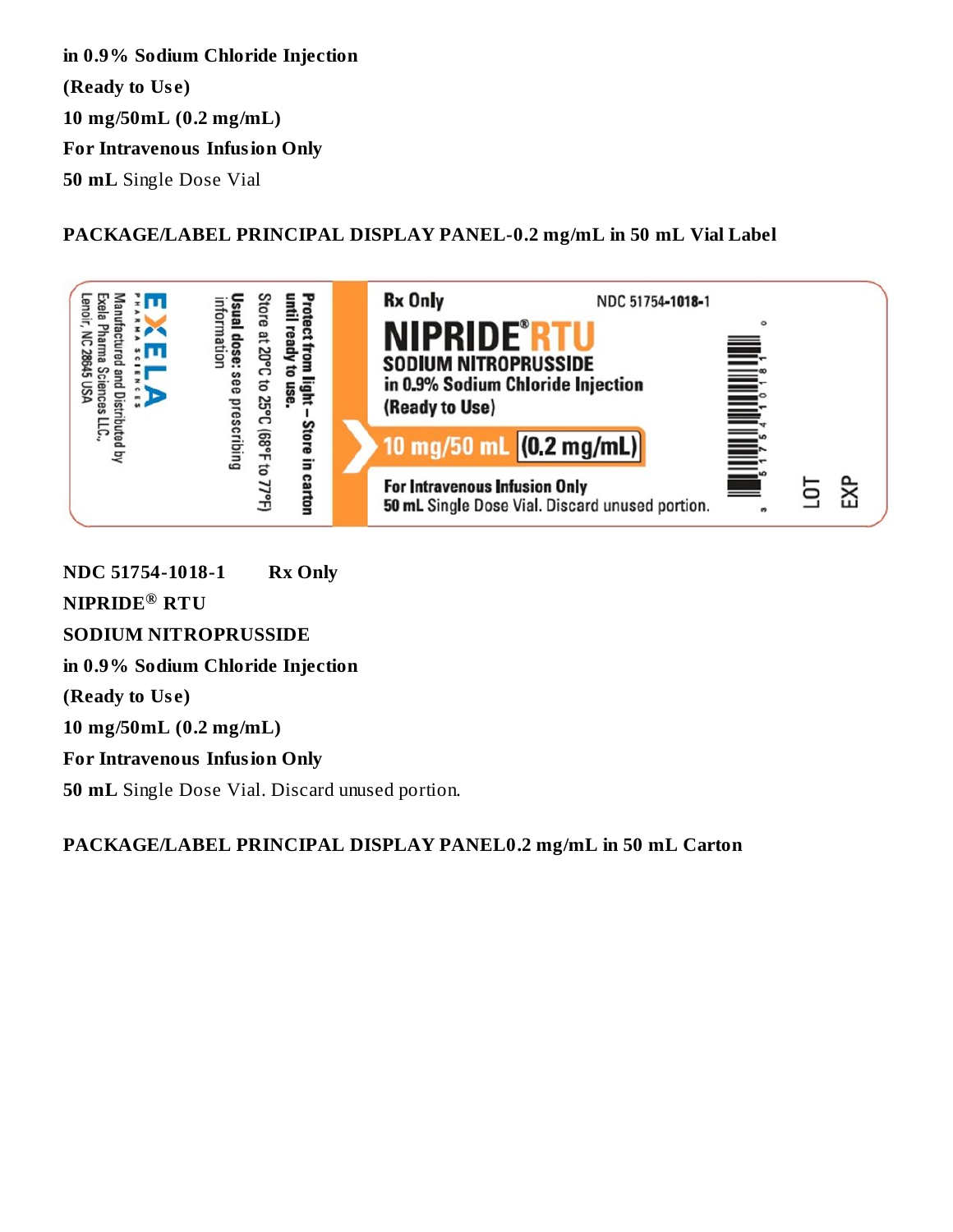

**NDC 51754-1018-1 Rx Only**  $N$ **IPRIDE®** RTU **SODIUM NITROPRUSSIDE in 0.9% Sodium Chloride Injection (Ready to Use) 10 mg/50mL (0.2 mg/mL) For Intravenous Infusion Only 50 mL** Single Dose Vial.

#### **PACKAGE/LABEL PRINCIPAL DISPLAY PANEL-0.2 mg/mL in 20 mL Vial Label**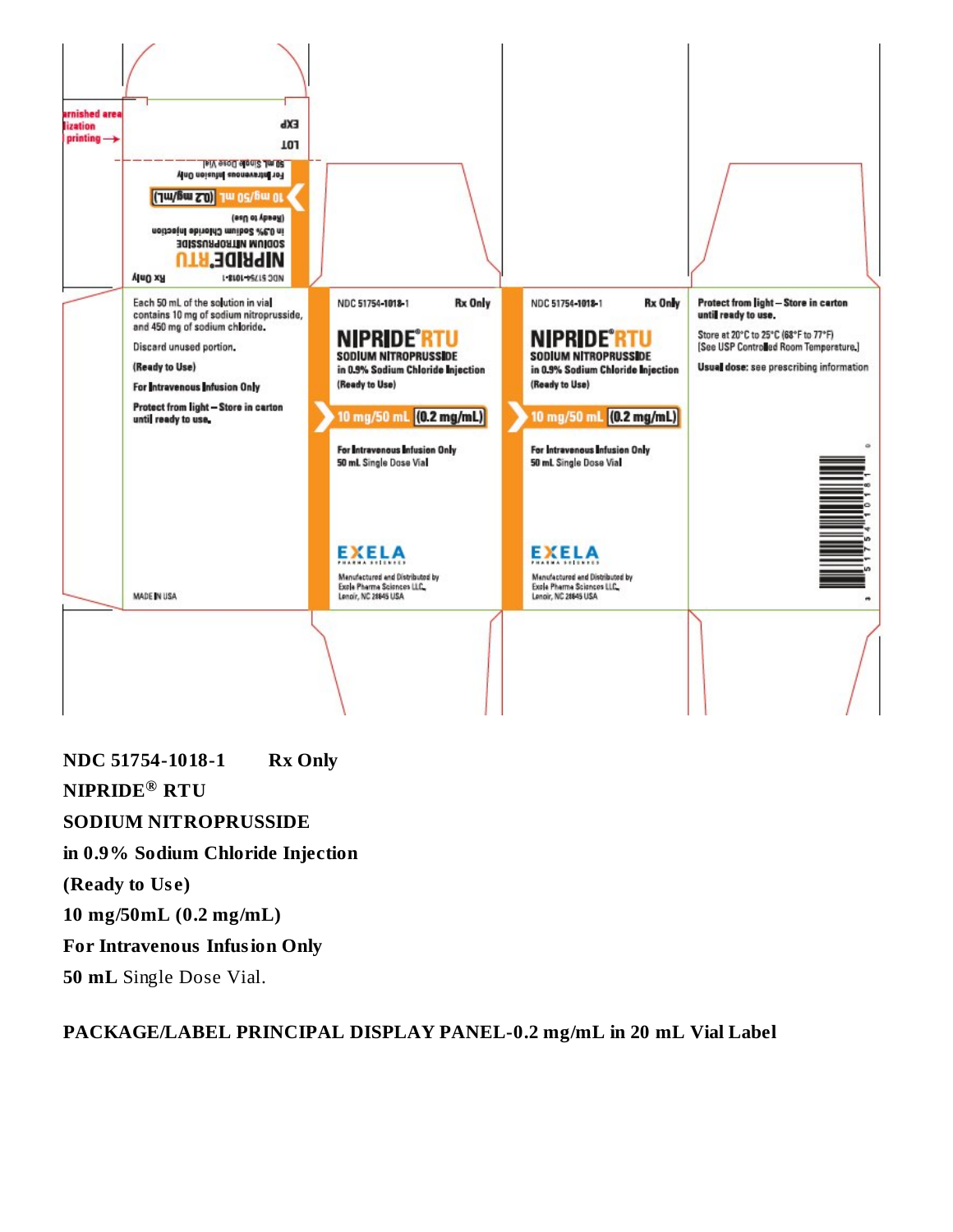

**NDC 51754-1029-1 Rx Only**  $N$ **IPRIDE®** RTU **SODIUM NITROPRUSSIDE in 0.9% Sodium Chloride Injection (Ready to Use) 20 mg/100mL (0.2 mg/mL) For Intravenous Infusion Only 100 mL** Single Dose Vial. Discard unused portion.

**PACKAGE/LABEL PRINCIPAL DISPLAY PANEL-0.2 mg/mL in 20 mL Carton**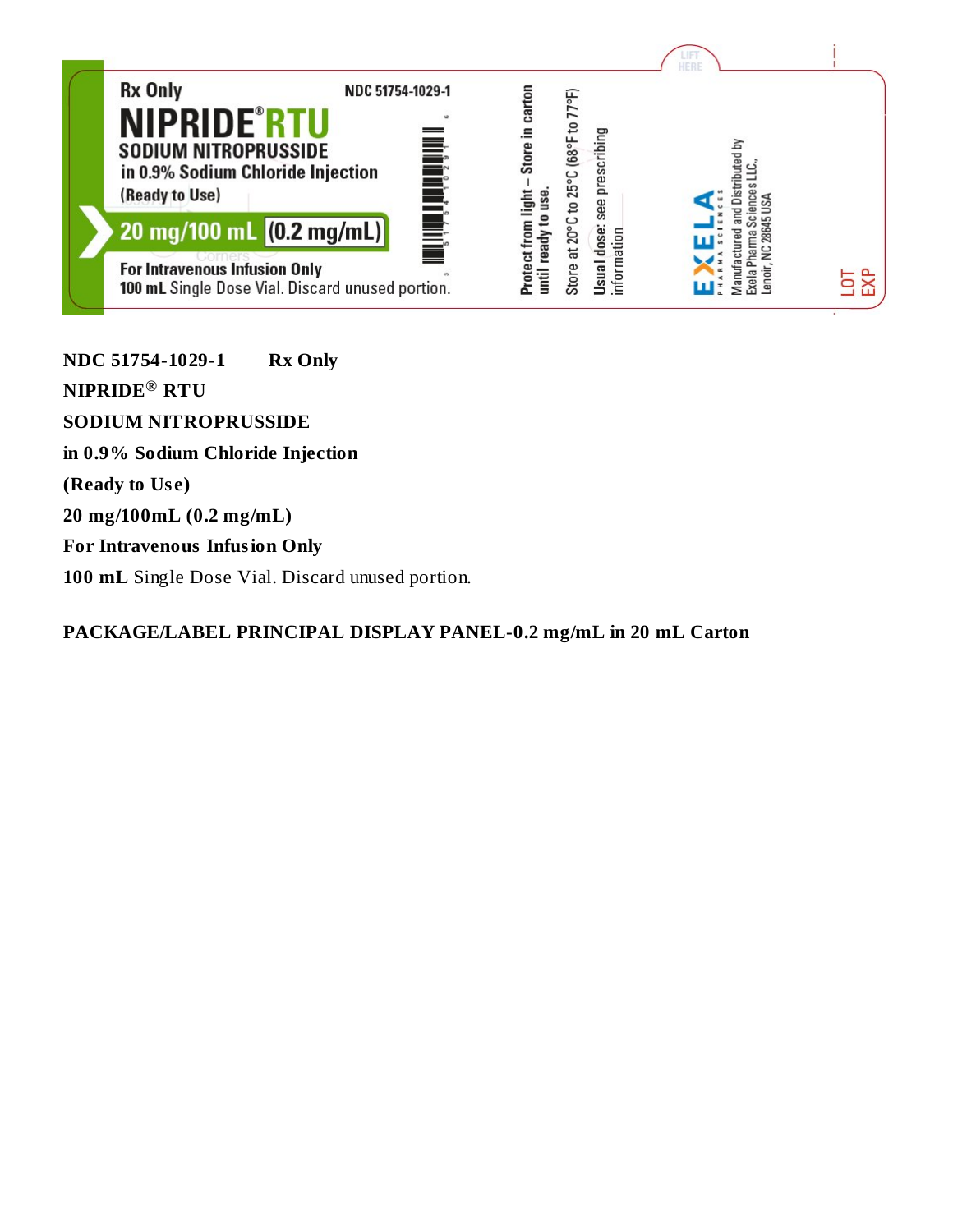

**NDC 51754-1029-1 Rx Only**

 $\mathbf{NIPRIDE}^{\circledR}$   $\mathbf{RTU}$ 

**SODIUM NITROPRUSSIDE**

**in 0.9% Sodium Chloride Injection**

**(Ready to Use)**

**20 mg/100mL (0.2 mg/mL)**

**For Intravenous Infusion Only**

**100 mL** Single Dose Vial.

**Discard unused portion.**

## **NIPRIDE RTU**

sodium nitroprusside injection, solution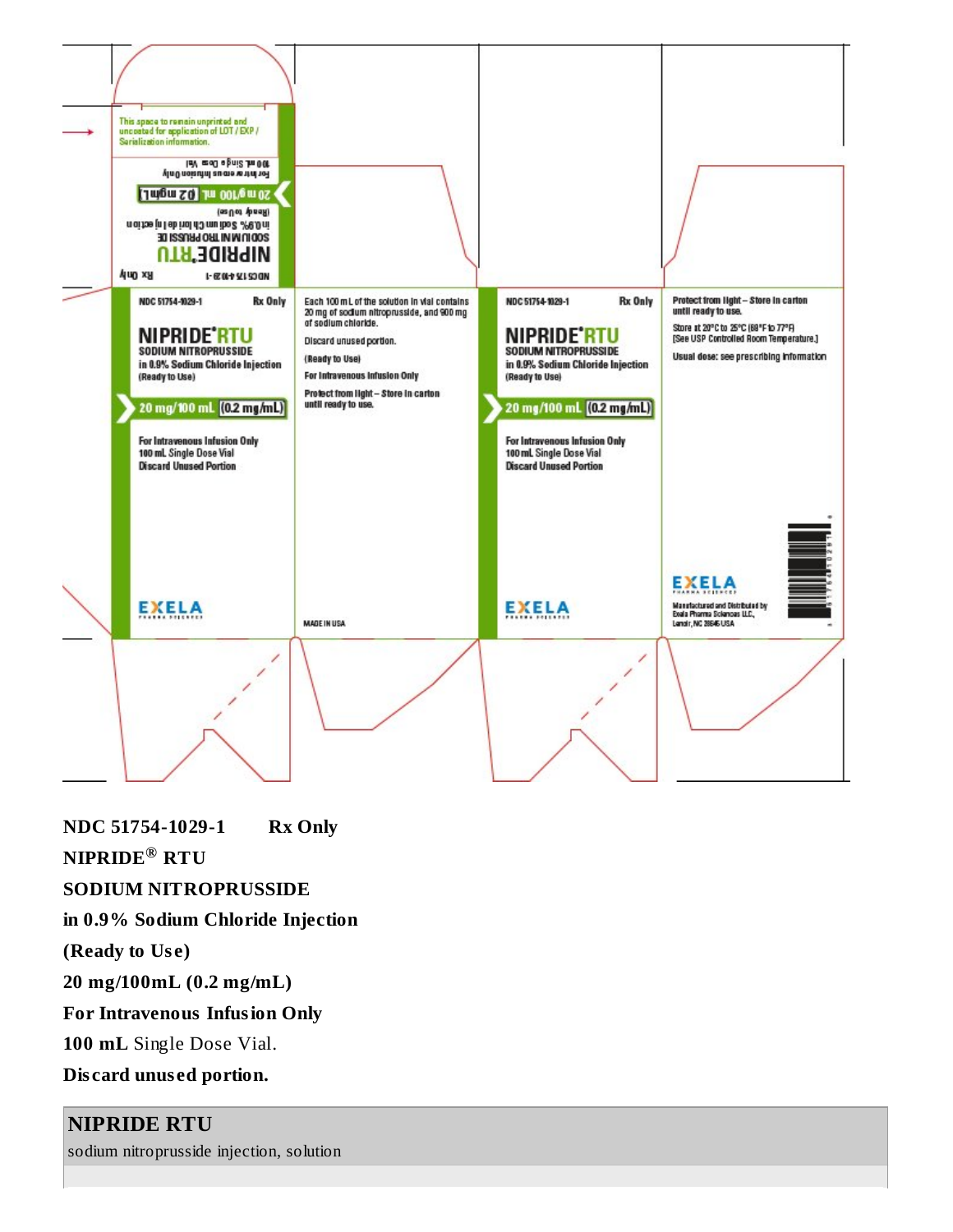| <b>Product Information</b>                                                      |                         |                                                             |                    |                             |                |                |                                     |
|---------------------------------------------------------------------------------|-------------------------|-------------------------------------------------------------|--------------------|-----------------------------|----------------|----------------|-------------------------------------|
| Product Type                                                                    | HUMAN PRESCRIPTION DRUG |                                                             |                    |                             |                |                | NDC:51754-1006                      |
| <b>Route of Administration</b>                                                  |                         | <b>INTRAVENOUS</b>                                          |                    |                             |                |                |                                     |
|                                                                                 |                         |                                                             |                    |                             |                |                |                                     |
|                                                                                 |                         |                                                             |                    |                             |                |                |                                     |
| <b>Active Ingredient/Active Moiety</b>                                          |                         |                                                             |                    |                             |                |                |                                     |
|                                                                                 |                         | <b>Ingredient Name</b>                                      |                    | <b>Basis of Strength</b>    |                |                | <b>Strength</b>                     |
| UNII:169D1260KM)                                                                |                         | SO DIUM NITRO PRUSSIDE (UNII: EAO03PE1TC) (NITRO PRUSSIDE - |                    |                             |                |                | SODIUM NITROPRUSSIDE 0.5 mg in 1 mL |
|                                                                                 |                         |                                                             |                    |                             |                |                |                                     |
|                                                                                 |                         |                                                             |                    |                             |                |                |                                     |
| <b>Inactive Ingredients</b>                                                     |                         |                                                             |                    |                             |                |                |                                     |
|                                                                                 |                         | <b>Ingredient Name</b>                                      |                    |                             |                | Strength       |                                     |
| SO DIUM CHLORIDE (UNII: 451W47IQ8X)                                             |                         |                                                             |                    |                             | 900 mg in 1 mL |                |                                     |
| WATER (UNII: 059QF0KO0R)                                                        |                         |                                                             |                    |                             |                |                |                                     |
|                                                                                 |                         |                                                             |                    |                             |                |                |                                     |
|                                                                                 |                         |                                                             |                    |                             |                |                |                                     |
| Packaging                                                                       |                         |                                                             |                    |                             |                |                |                                     |
| <b>Item Code</b><br>#                                                           |                         | <b>Package Description</b>                                  |                    | <b>Marketing Start Date</b> |                |                | <b>Marketing End Date</b>           |
| 1 NDC:51754-1006-1 1 in 1 VIAL                                                  |                         |                                                             | 03/20/2017         |                             |                |                |                                     |
| $\mathbf{1}$                                                                    |                         | 100 mL in 1 VIAL; Type 0: Not a Combination Product         |                    |                             |                |                |                                     |
|                                                                                 |                         |                                                             |                    |                             |                |                |                                     |
|                                                                                 |                         |                                                             |                    |                             |                |                |                                     |
| <b>Marketing Information</b>                                                    |                         |                                                             |                    |                             |                |                |                                     |
| <b>Marketing Category</b>                                                       |                         | <b>Application Number or Monograph Citation</b>             |                    | <b>Marketing Start Date</b> |                |                | <b>Marketing End Date</b>           |
| <b>NDA</b>                                                                      | NDA209387               |                                                             | 03/20/2017         |                             |                |                |                                     |
|                                                                                 |                         |                                                             |                    |                             |                |                |                                     |
|                                                                                 |                         |                                                             |                    |                             |                |                |                                     |
| <b>NIPRIDE RTU</b>                                                              |                         |                                                             |                    |                             |                |                |                                     |
| sodium nitroprusside injection, solution                                        |                         |                                                             |                    |                             |                |                |                                     |
|                                                                                 |                         |                                                             |                    |                             |                |                |                                     |
| <b>Product Information</b>                                                      |                         |                                                             |                    |                             |                |                |                                     |
|                                                                                 |                         |                                                             |                    |                             |                |                |                                     |
| Product Type                                                                    |                         | HUMAN PRESCRIPTION DRUG                                     | Item Code (Source) |                             |                | NDC:51754-1018 |                                     |
| <b>Route of Administration</b>                                                  |                         | <b>INTRAVENOUS</b>                                          |                    |                             |                |                |                                     |
|                                                                                 |                         |                                                             |                    |                             |                |                |                                     |
|                                                                                 |                         |                                                             |                    |                             |                |                |                                     |
| <b>Active Ingredient/Active Moiety</b>                                          |                         |                                                             |                    |                             |                |                |                                     |
|                                                                                 |                         | <b>Basis of Strength</b>                                    |                    |                             | Strength       |                |                                     |
| SO DIUM NITRO PRUSSIDE (UNII: EAO03PE1TC) (NITRO PRUSSIDE -<br>UNII:169D1260KM) |                         |                                                             |                    |                             |                |                | SODIUM NITROPRUSSIDE 0.2 mg in 1 mL |
|                                                                                 |                         |                                                             |                    |                             |                |                |                                     |
|                                                                                 |                         |                                                             |                    |                             |                |                |                                     |
| <b>Inactive Ingredients</b>                                                     |                         |                                                             |                    |                             |                |                |                                     |
|                                                                                 |                         | <b>Ingredient Name</b>                                      | <b>Strength</b>    |                             |                |                |                                     |
| SO DIUM CHLORIDE (UNII: 451W47IQ8X)                                             | $9$ mg in $1$ mL        |                                                             |                    |                             |                |                |                                     |
|                                                                                 |                         |                                                             |                    |                             |                |                |                                     |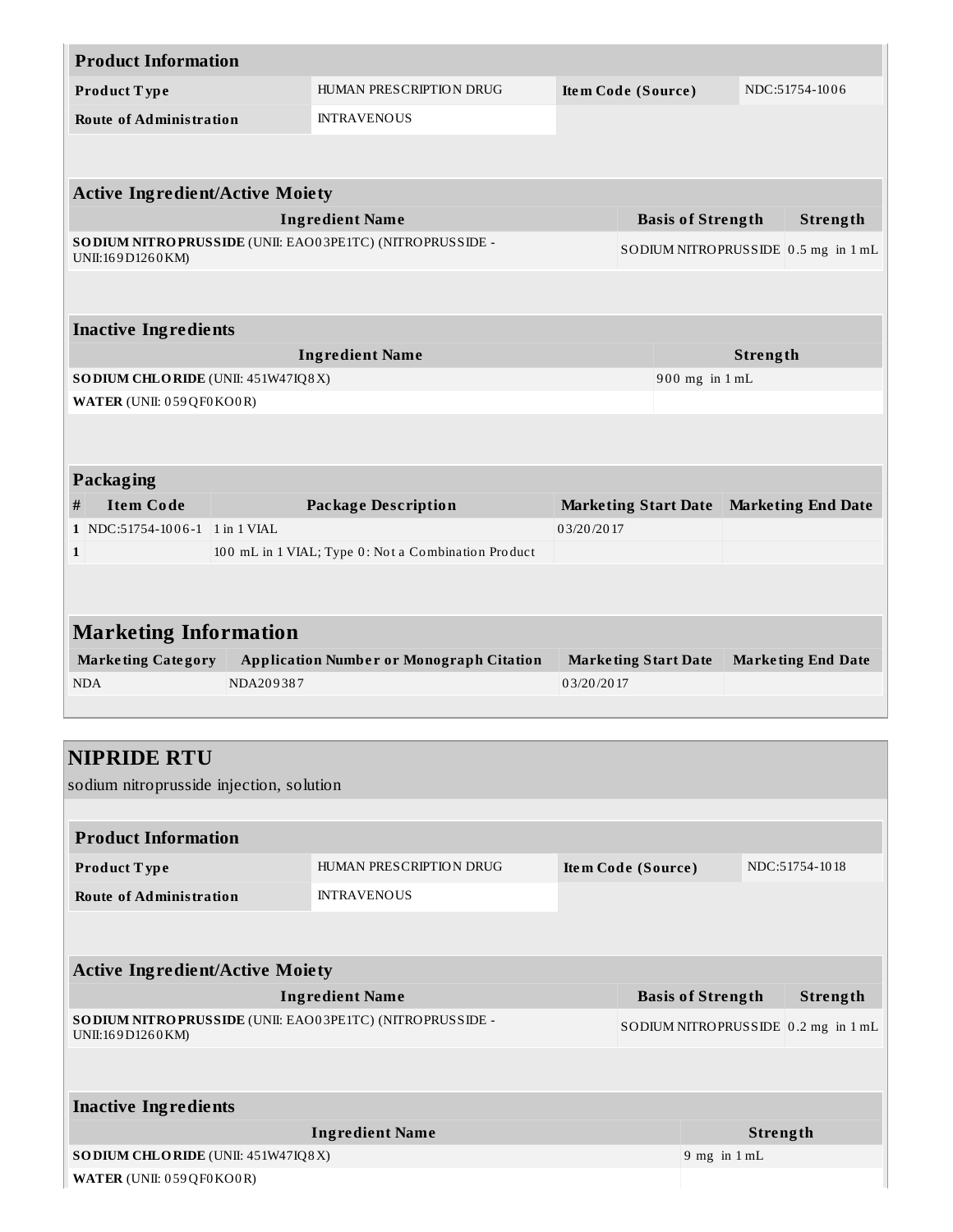|              | Packaging                    |                                                    |                             |                           |  |  |  |  |
|--------------|------------------------------|----------------------------------------------------|-----------------------------|---------------------------|--|--|--|--|
| #            | <b>Item Code</b>             | Package Description                                | <b>Marketing Start Date</b> | <b>Marketing End Date</b> |  |  |  |  |
|              | $1$ NDC:51754-1018-1         | 1 in 1 VIAL                                        | 02/09/2018                  |                           |  |  |  |  |
| $\mathbf{1}$ |                              | 50 mL in 1 VIAL; Type 0: Not a Combination Product |                             |                           |  |  |  |  |
|              |                              |                                                    |                             |                           |  |  |  |  |
|              |                              |                                                    |                             |                           |  |  |  |  |
|              | <b>Marketing Information</b> |                                                    |                             |                           |  |  |  |  |
|              | <b>Marketing Category</b>    | <b>Application Number or Monograph Citation</b>    | <b>Marketing Start Date</b> | <b>Marketing End Date</b> |  |  |  |  |
|              | <b>NDA</b>                   | NDA209387                                          | 02/09/2018                  | 08/30/2019                |  |  |  |  |
|              |                              |                                                    |                             |                           |  |  |  |  |

| <b>NIPRIDE RTU</b>                       |           |                                                             |            |                                     |                  |                           |  |
|------------------------------------------|-----------|-------------------------------------------------------------|------------|-------------------------------------|------------------|---------------------------|--|
| sodium nitroprusside injection, solution |           |                                                             |            |                                     |                  |                           |  |
|                                          |           |                                                             |            |                                     |                  |                           |  |
| <b>Product Information</b>               |           |                                                             |            |                                     |                  |                           |  |
| Product Type                             |           | <b>HUMAN PRESCRIPTION DRUG</b>                              |            | Item Code (Source)                  |                  | NDC:51754-1029            |  |
| <b>Route of Administration</b>           |           | <b>INTRAVENOUS</b>                                          |            |                                     |                  |                           |  |
|                                          |           |                                                             |            |                                     |                  |                           |  |
| <b>Active Ingredient/Active Moiety</b>   |           |                                                             |            |                                     |                  |                           |  |
|                                          |           | <b>Ingredient Name</b>                                      |            | <b>Basis of Strength</b>            |                  | Strength                  |  |
| UNII:169D1260KM)                         |           | SO DIUM NITRO PRUSSIDE (UNII: EAO03PE1TC) (NITRO PRUSSIDE - |            | SODIUM NITROPRUSSIDE 0.2 mg in 1 mL |                  |                           |  |
|                                          |           |                                                             |            |                                     |                  |                           |  |
| <b>Inactive Ingredients</b>              |           |                                                             |            |                                     |                  |                           |  |
|                                          |           | <b>Ingredient Name</b>                                      |            | Strength                            |                  |                           |  |
| SO DIUM CHLORIDE (UNII: 451W47IQ8X)      |           |                                                             |            |                                     | $9$ mg in $1$ mL |                           |  |
| WATER (UNII: 059QF0KO0R)                 |           |                                                             |            |                                     |                  |                           |  |
|                                          |           |                                                             |            |                                     |                  |                           |  |
| Packaging                                |           |                                                             |            |                                     |                  |                           |  |
| <b>Item Code</b><br>#                    |           | <b>Package Description</b>                                  |            | <b>Marketing Start Date</b>         |                  | <b>Marketing End Date</b> |  |
| 1 NDC:51754-1029-1 1 in 1 CARTON         |           |                                                             | 07/20/2018 |                                     |                  |                           |  |
| $\mathbf{1}$                             |           | 100 mL in 1 VIAL; Type 0: Not a Combination Product         |            |                                     |                  |                           |  |
|                                          |           |                                                             |            |                                     |                  |                           |  |
| <b>Marketing Information</b>             |           |                                                             |            |                                     |                  |                           |  |
| <b>Marketing Category</b>                |           | <b>Application Number or Monograph Citation</b>             |            | <b>Marketing Start Date</b>         |                  | <b>Marketing End Date</b> |  |
| <b>NDA</b>                               | NDA209387 |                                                             | 07/20/2018 |                                     |                  |                           |  |
|                                          |           |                                                             |            |                                     |                  |                           |  |